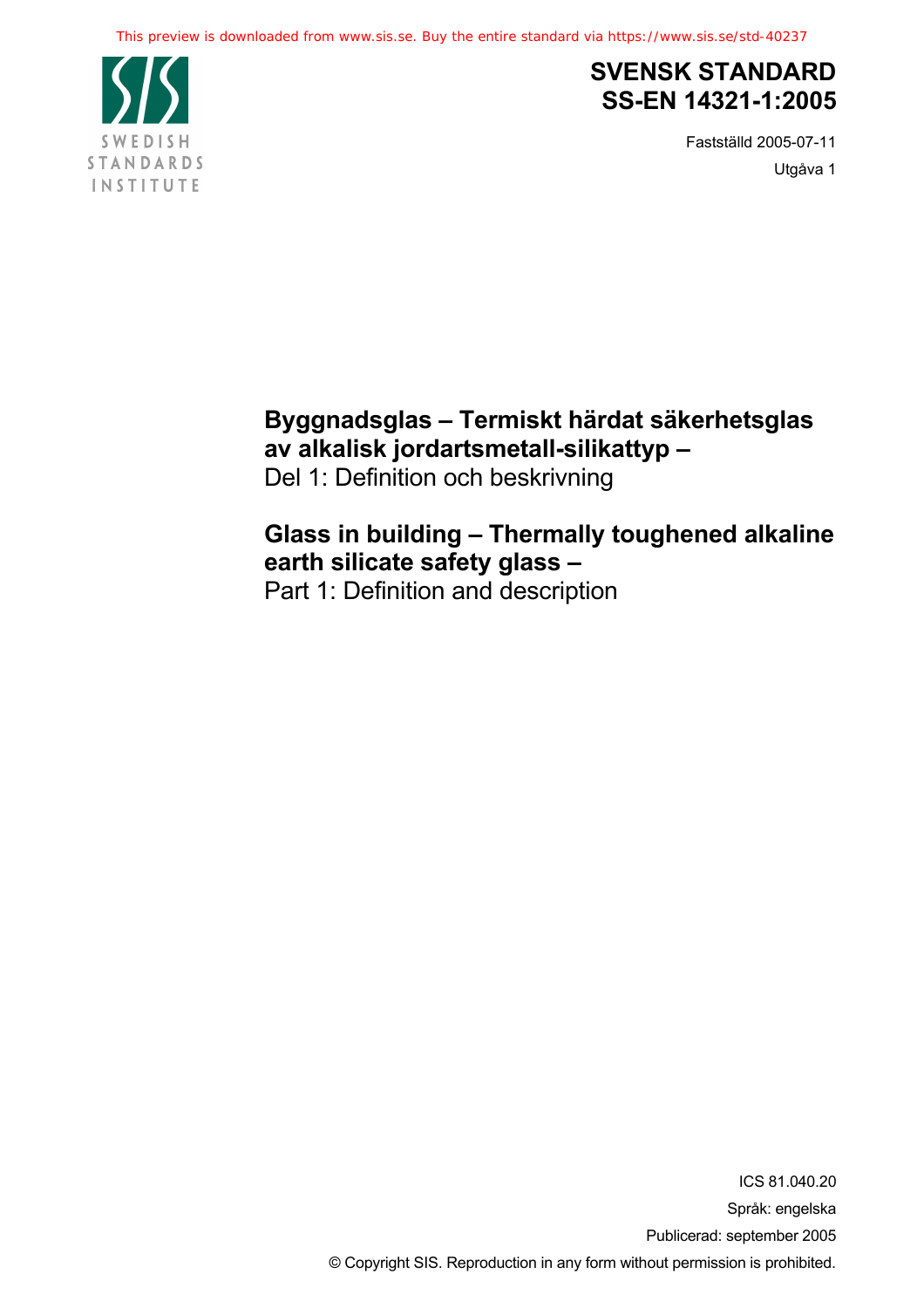Europastandarden EN 14321-1:2005 gäller som svensk standard. Detta dokument innehåller den officiella engelska versionen av EN 14321-1:2005.

The European Standard EN 14321-1:2005 has the status of a Swedish Standard. This document contains the official English version of EN 14321-1:2005.

Upplysningar om **sakinnehållet** i standarden lämnas av SIS, Swedish Standards Institute, telefon 08 - 555 520 00.

Standarder kan beställas hos SIS Förlag AB som även lämnar **allmänna upplysningar** om svensk och utländsk standard. *Postadress*: SIS Förlag AB, 118 80 STOCKHOLM *Telefon*: 08 - 555 523 10. *Telefax*: 08 - 555 523 11 *E-post*: sis.sales@sis.se. *Internet*: www.sis.se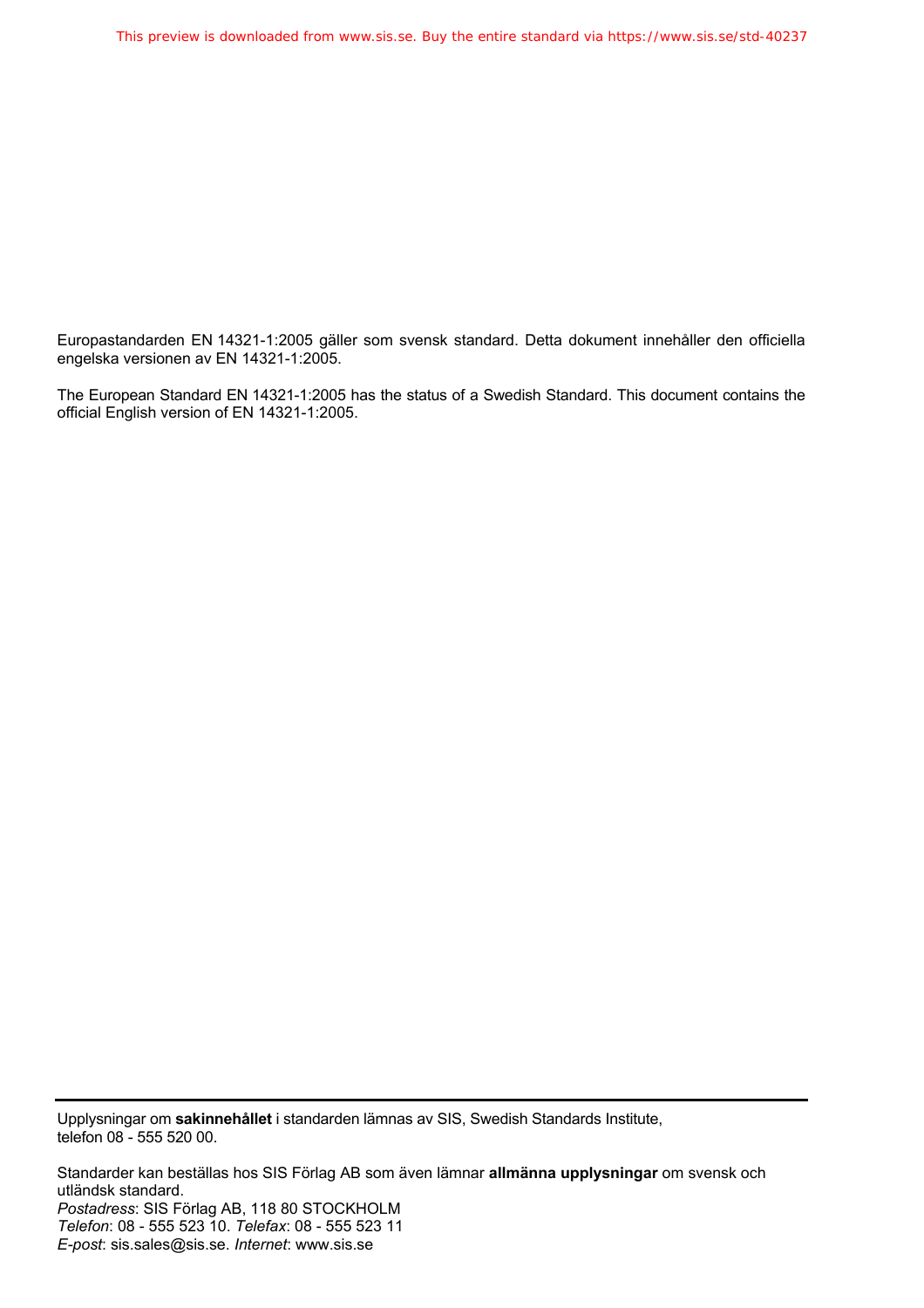# EUROPEAN STANDARD NORME EUROPÉENNE EUROPÄISCHE NORM

## **EN 14321-1**

June 2005

ICS 81.040.20

English version

## Glass in building - Thermally toughened alkaline earth silicate safety glass - Part 1: Definition and description

Verre dans la construction - Verre de silicate alcalinoterreux de sécurité trempé thermiquement - Partie 1 : Définition et description

Glas im Bauwesen - Thermisch vorgespanntes Erdalkali-Silicat-Einscheibensicherheitsglas - Teil 1: Definition und Beschreibung

This European Standard was approved by CEN on 19 May 2005.

CEN members are bound to comply with the CEN/CENELEC Internal Regulations which stipulate the conditions for giving this European Standard the status of a national standard without any alteration. Up-to-date lists and bibliographical references concerning such national standards may be obtained on application to the Central Secretariat or to any CEN member.

This European Standard exists in three official versions (English, French, German). A version in any other language made by translation under the responsibility of a CEN member into its own language and notified to the Central Secretariat has the same status as the official versions.

CEN members are the national standards bodies of Austria, Belgium, Cyprus, Czech Republic, Denmark, Estonia, Finland, France, Germany, Greece, Hungary, Iceland, Ireland, Italy, Latvia, Lithuania, Luxembourg, Malta, Netherlands, Norway, Poland, Portugal, Slovakia, Slovenia, Spain, Sweden, Switzerland and United Kingdom.



EUROPEAN COMMITTEE FOR STANDARDIZATION COMITÉ EUROPÉEN DE NORMALISATION EUROPÄISCHES KOMITEE FÜR NORMUNG

**Management Centre: rue de Stassart, 36 B-1050 Brussels**

© 2005 CEN All rights of exploitation in any form and by any means reserved worldwide for CEN national Members.

Ref. No. EN 14321-1:2005: E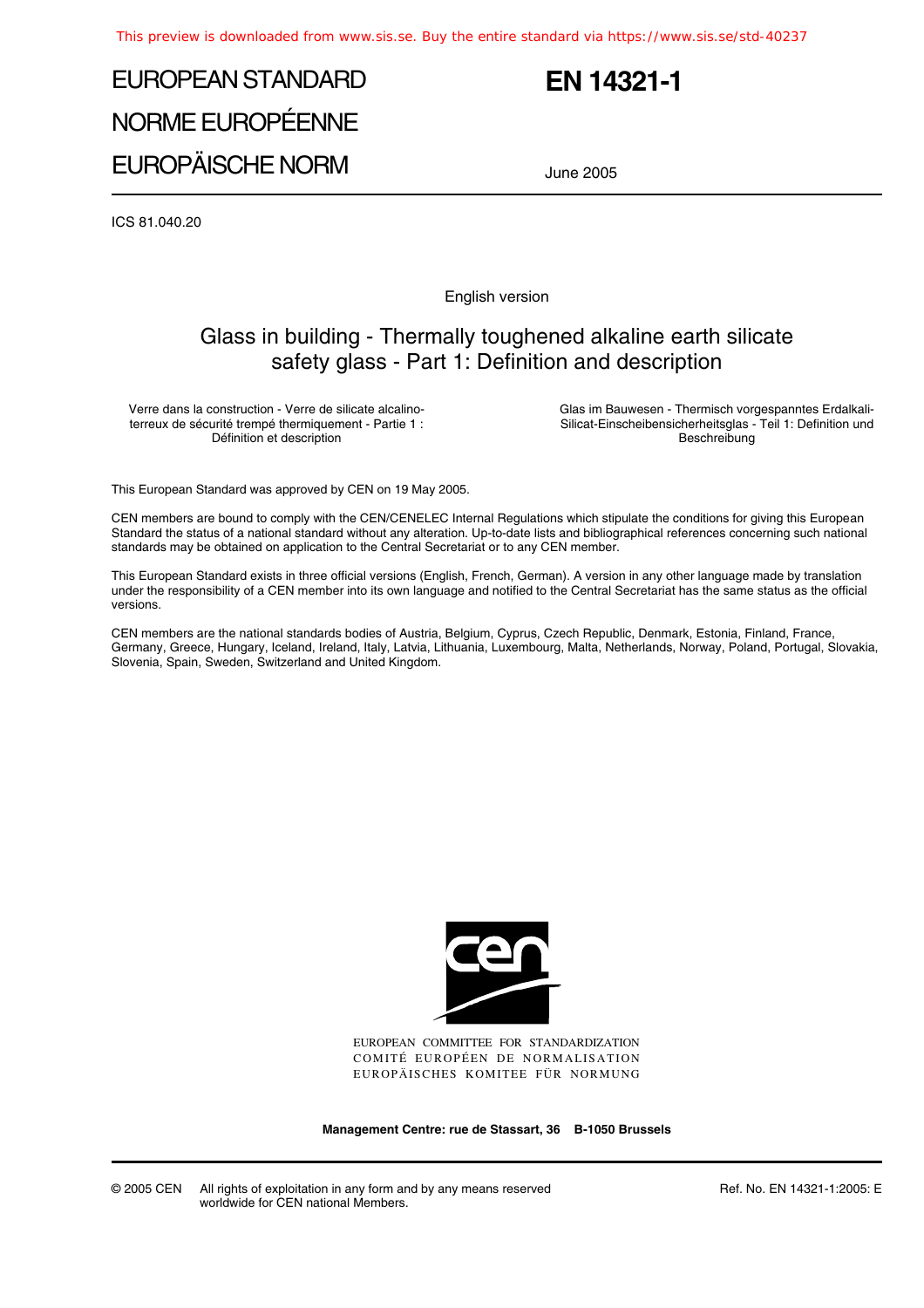This preview is downloaded from www.sis.se. Buy the entire standard via https://www.sis.se/std-40237

## EN 14321-1:2005 (E)

## **Contents**

| 1                                                  |                                                                                                                                                                               |  |  |  |
|----------------------------------------------------|-------------------------------------------------------------------------------------------------------------------------------------------------------------------------------|--|--|--|
| $\mathbf{2}$                                       |                                                                                                                                                                               |  |  |  |
| 3                                                  |                                                                                                                                                                               |  |  |  |
| 4                                                  |                                                                                                                                                                               |  |  |  |
| 5                                                  |                                                                                                                                                                               |  |  |  |
| 6<br>6.1<br>6.2<br>6.2.1                           |                                                                                                                                                                               |  |  |  |
| 6.2.2                                              |                                                                                                                                                                               |  |  |  |
| 6.2.3<br>6.2.4<br>6.3<br>6.3.1<br>6.3.2<br>6.3.3   |                                                                                                                                                                               |  |  |  |
| 6.3.4                                              |                                                                                                                                                                               |  |  |  |
| 7<br>7.1<br>7.2<br>7.3<br>7.4<br>7.4.1             |                                                                                                                                                                               |  |  |  |
| 7.4.2<br>7.4.3                                     |                                                                                                                                                                               |  |  |  |
| 7.4.4<br>7.4.5<br>7.5<br>7.6                       |                                                                                                                                                                               |  |  |  |
| 8<br>8.1<br>8.2<br>8.3<br>8.4<br>8.5<br>8.6<br>8.7 |                                                                                                                                                                               |  |  |  |
| 9<br>9.1<br>9.1.1<br>9.1.2                         | Thermally toughened alkaline earth silicate safety glass produced by vertical toughening21<br>Thermally toughened alkaline earth silicate safety glass produced by horizontal |  |  |  |
| 9.2<br>9.3<br>9.4                                  |                                                                                                                                                                               |  |  |  |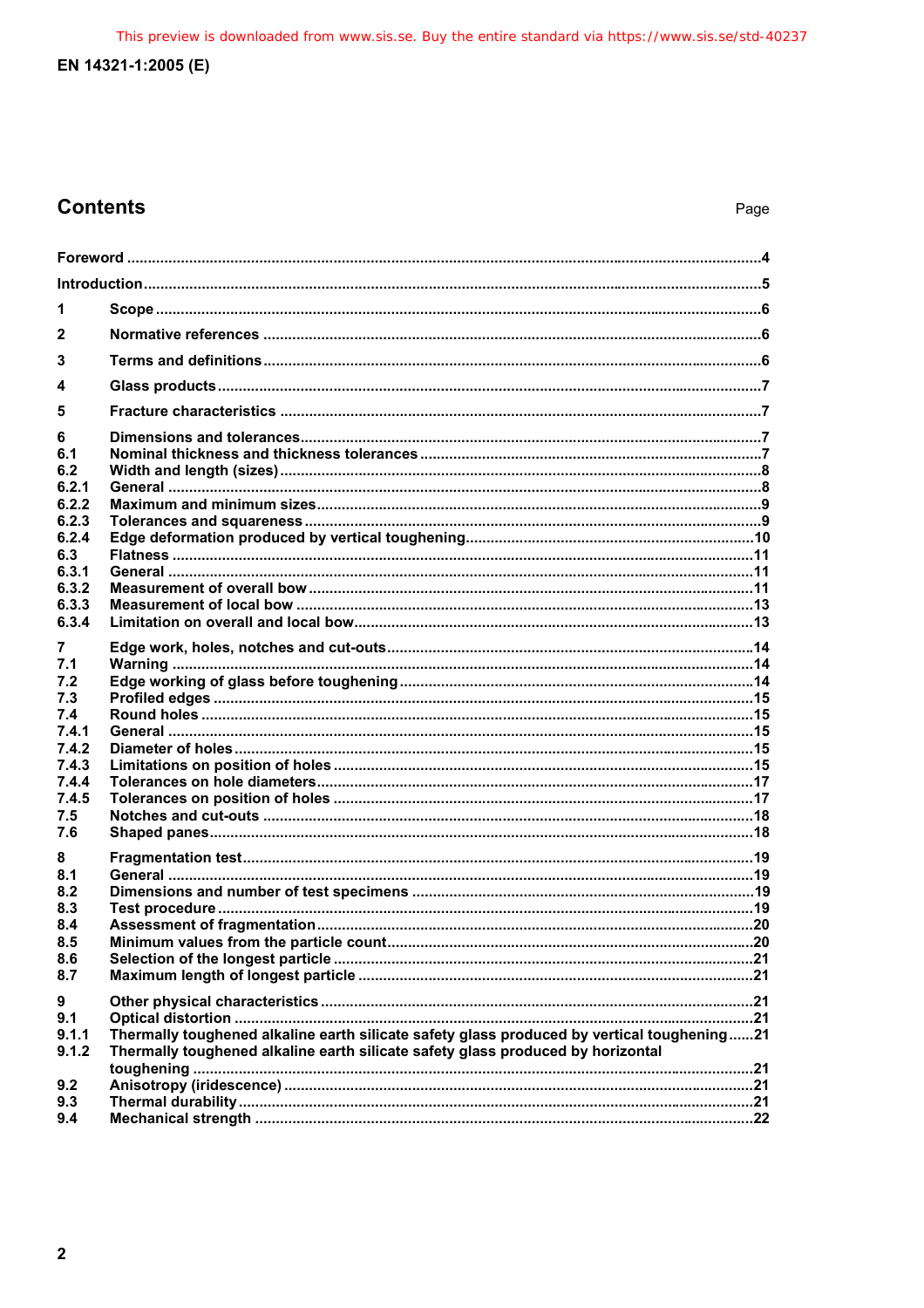| 9.5 |  |                                                                                         |  |
|-----|--|-----------------------------------------------------------------------------------------|--|
| 10  |  |                                                                                         |  |
|     |  | Annex A (informative) Curved thermally toughened alkaline earth silicate safety glass23 |  |
|     |  |                                                                                         |  |

## **Figures**

| Figure 10 - Examples of the positioning of holes relative to the datum point18                  |  |
|-------------------------------------------------------------------------------------------------|--|
|                                                                                                 |  |
|                                                                                                 |  |
| Figure 13 - Area to be excluded from the particle count determination and largest particle      |  |
| Figure 14 - Examples of crack-free particles and the assessment regarding the number 20         |  |
| Figure B.B1 — Select the area of coarsest fracture, place the template on the test specimen and |  |
|                                                                                                 |  |
| Figure B.B3 — Mark and count the central fragments and add these to the perimeter count to      |  |

#### **Tables**

| Table 6 - Values for the mechanical strength of thermally toughened alkaline earth silicate safety |  |
|----------------------------------------------------------------------------------------------------|--|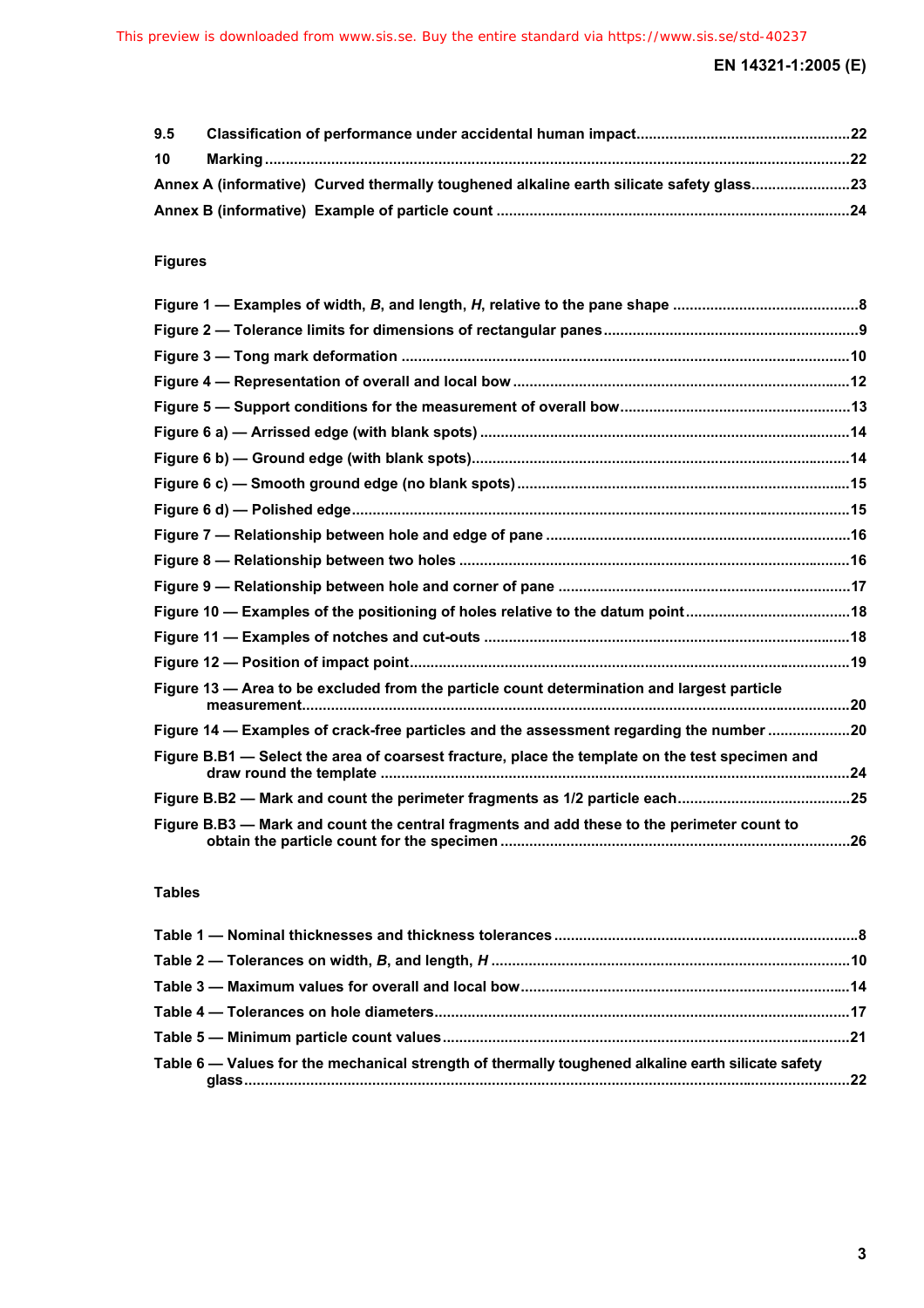### **Foreword**

This European Standard (EN 14321-1:2005) has been prepared by Technical Committee CEN/TC 129 "Glass in building", the secretariat of which is held by IBN/BIN.

This European Standard shall be given the status of a national standard, either by publication of an identical text or by endorsement, at the latest by December 2005, and conflicting national standards shall be withdrawn at the latest by December 2005.

This European Standard has been prepared under a mandate given to CEN by the European Commission and the European Free Trade Association.

No existing European Standard is superseded.

This Part of the European Standard does not stand-alone, it is a part of one standard:

- EN 14321-1: Glass in building Thermally toughened alkaline earth silicate safety glass Part 1: Definition and description;
- prEN 14321-2: Glass in building Thermally toughened alkaline earth silicate safety glass Part 2: Evaluation of conformity.

According to the CEN/CENELEC Internal Regulations, the national standards organizations of the following countries are bound to implement this European Standard: Austria, Belgium, Cyprus, Czech Republic, Denmark, Estonia, Finland, France, Germany, Greece, Hungary, Iceland, Ireland, Italy, Latvia, Lithuania, Luxembourg, Malta, Netherlands, Norway, Poland, Portugal, Slovakia, Slovenia, Spain, Sweden, Switzerland and United Kingdom.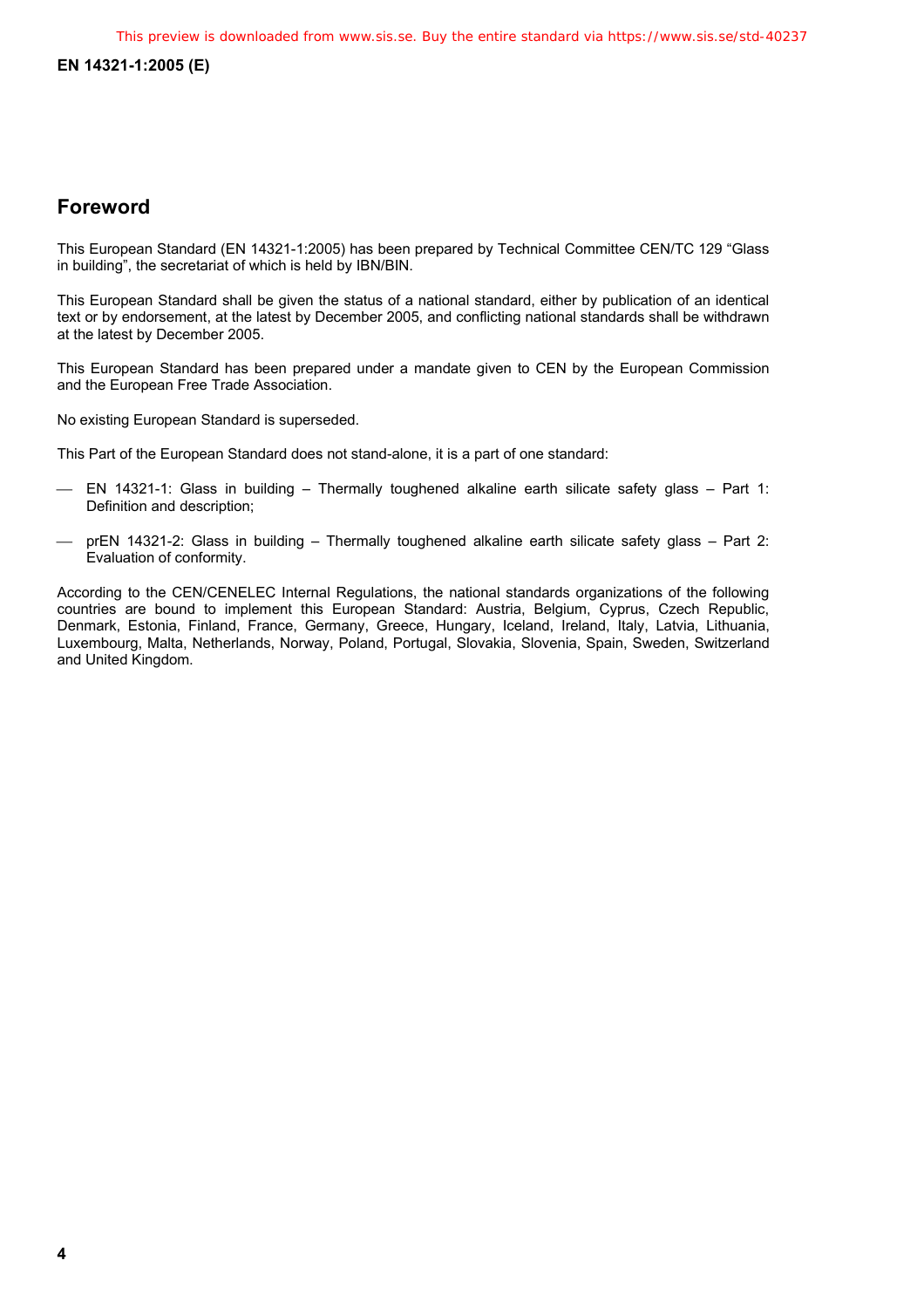### **Introduction**

Thermally toughened alkaline earth silicate safety glass has a safer breakage behaviour when compared with annealed glass. When it should be used to offer protection under accidental human impact, thermally toughened alkaline earth silicate safety glass also should be classified according to EN 12600.

NOTE CEN/TC129/WG8 is producing standards for the determination of the design strength of glass and is preparing a design method.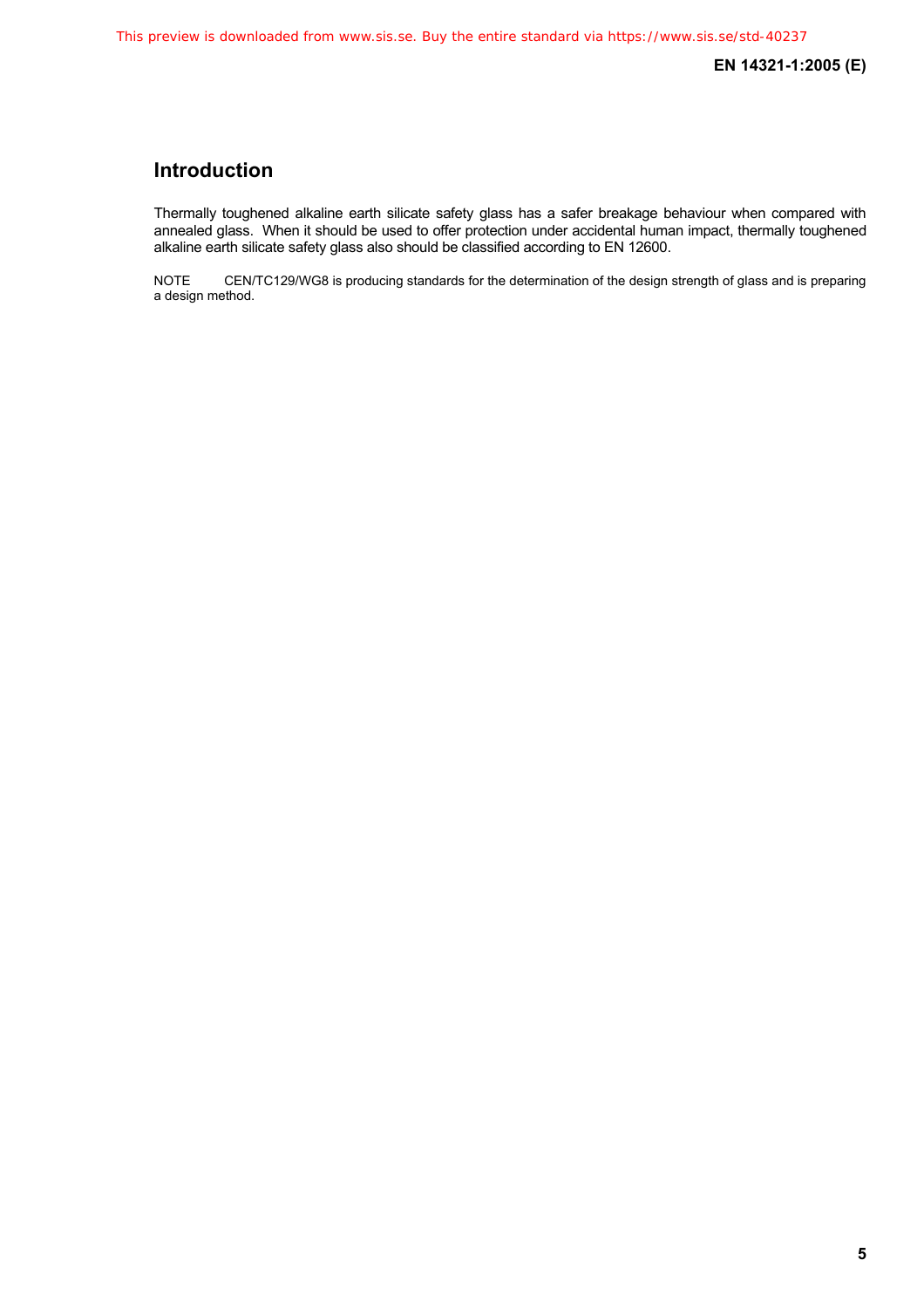#### **1 Scope**

This European Standard specifies tolerances, flatness, edgework, fragmentation and physical and mechanical characteristics of monolithic flat thermally toughened alkaline earth silicate safety glass for use in buildings.

Information on curved thermally toughened alkaline earth silicate safety glass is given in Annex A, but this product does not form part of this European Standard.

Other requirements, not specified in this European Standard, can apply to thermally toughened alkaline earth silicate safety glass which is incorporated into assemblies, e.g. laminated glass or insulating units, or undergo an additional treatment, e.g. coating. The additional requirements are specified in the appropriate product standard. Thermally toughened alkaline earth silicate safety glass, in this case, does not lose its mechanical or thermal characteristics.

#### **2 Normative references**

The following referenced documents are indispensable for the application of this document. For dated references, only the edition cited applies. For undated references, the latest edition of the referenced document (including any amendments) applies.

EN 1096-1, *Glass in building — Coated glass — Part 1: Definitions and classification* 

EN 12600, *Glass in building — Pendulum test — Impact test method and classification for flat glass*

EN 14178-1, *Glass in building — Basic alkaline earth silicate glass products — Part 1: Float glass*

#### **3 Terms and definitions**

For the purposes of this European Standard, the following terms and definitions apply.

#### **3.1**

#### **thermally toughened alkaline earth silicate safety glass**

glass within which a permanent surface compressive stress has been induced by a controlled heating and cooling process in order to give it greatly increased resistance to mechanical and thermal stress and prescribed fragmentation characteristics

#### **3.2**

#### **flat thermally toughened alkaline earth silicate safety glass**

thermally toughened alkaline earth silicate safety glass that has not been deliberately given a specific profile during manufacture

#### **3.3**

#### **enamelled thermally toughened alkaline earth silicate safety glass**

thermally toughened alkaline earth silicate safety glass which has a ceramic frit fired into the surface during the toughening process. After toughening the ceramic frit becomes an integral part of the glass

NOTE In the UK, this glass is also known as opaque thermally toughened alkaline earth silicate safety glass.

#### **3.4**

#### **horizontal toughening**

process in which the glass is supported on horizontal rollers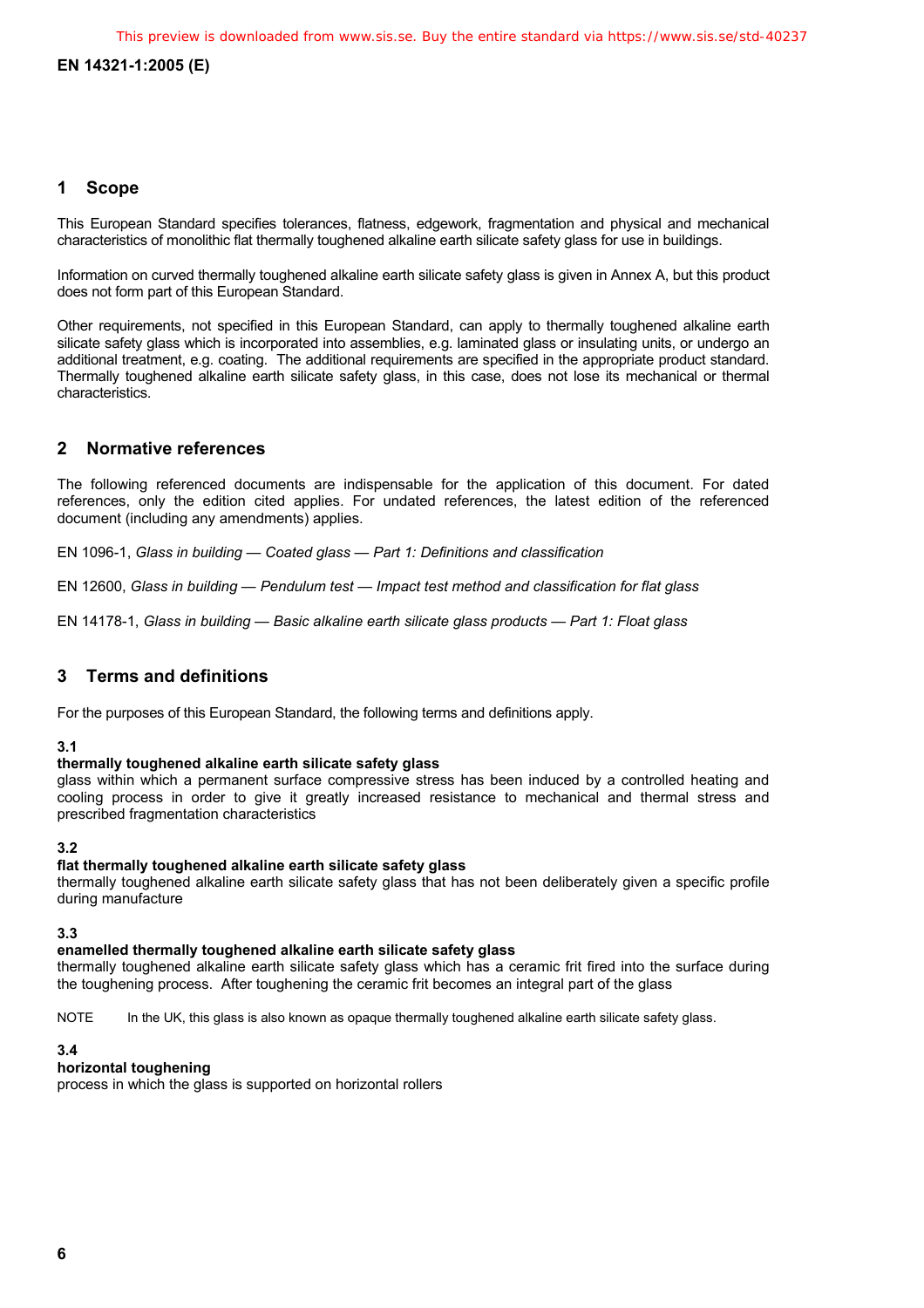#### **3.5**

#### **vertical toughening**

process in which the glass is suspended by tongs

#### **4 Glass products**

Thermally toughened alkaline earth silicate safety glass shall be made from a monolithic glass generally corresponding to the following standard:

- alkaline earth silicate glass according to EN 14178-1 (float glass);
- this may also be coated in accordance with EN 1096-1.

#### **5 Fracture characteristics**

In the event of breakage, thermally toughened alkaline earth silicate safety glass fractures into numerous small pieces, the edges of which are generally blunt.

NOTE Fragmentation in service does not always correspond to that described in Clause 8, due to restraint from fixing or reprocessing (e.g. laminating), or due to the cause of fracture.

#### **6 Dimensions and tolerances**

#### **6.1 Nominal thickness and thickness tolerances**

The nominal thicknesses and thickness tolerances shall be those given in the relevant product standard (see Clause 4), some of which are reproduced in Table 1.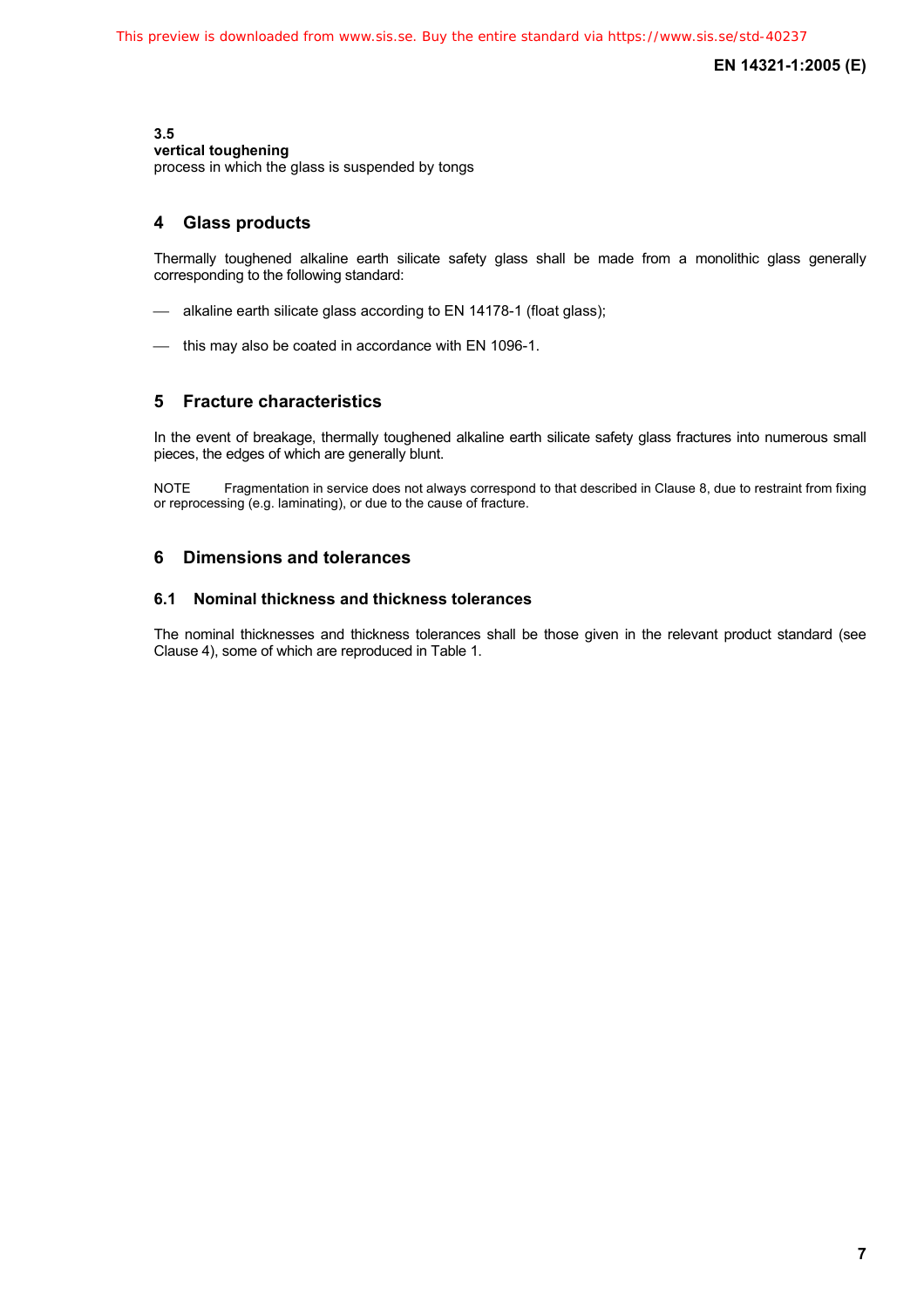#### **Table 1 — Nominal thicknesses and thickness tolerances**

#### Dimensions in millimetres

| Nominal     | Thickness tolerances for glass type |
|-------------|-------------------------------------|
| Thickness d | Alkaline earth silicate - Float     |
| 4           | ± 0,2                               |
| 5           | ± 0,2                               |
| 6           | ± 0,2                               |
| 8           | ± 0,3                               |
| 10          | ± 0,3                               |
| 12          | ± 0,3                               |
| 15          | ± 0,5                               |

The thickness of a pane shall be determined as for the basic product. The measurement shall be taken at the centres of the 4 sides, and away from the area of any tong marks (see Figure 3), which may be present.

#### **6.2 Width and length (sizes)**

#### **6.2.1 General**

When thermally toughened alkaline earth silicate safety glass dimensions are quoted for rectangular panes, the first dimension shall be the width, *B*, and the second dimension the length, *H*, as shown in Figure 1. It shall be made clear which dimension is the width, *B*, and which is the length, *H*, when related to its installed position.



**Figure 1 — Examples of width,** *B***, and length,** *H***, relative to the pane shape**